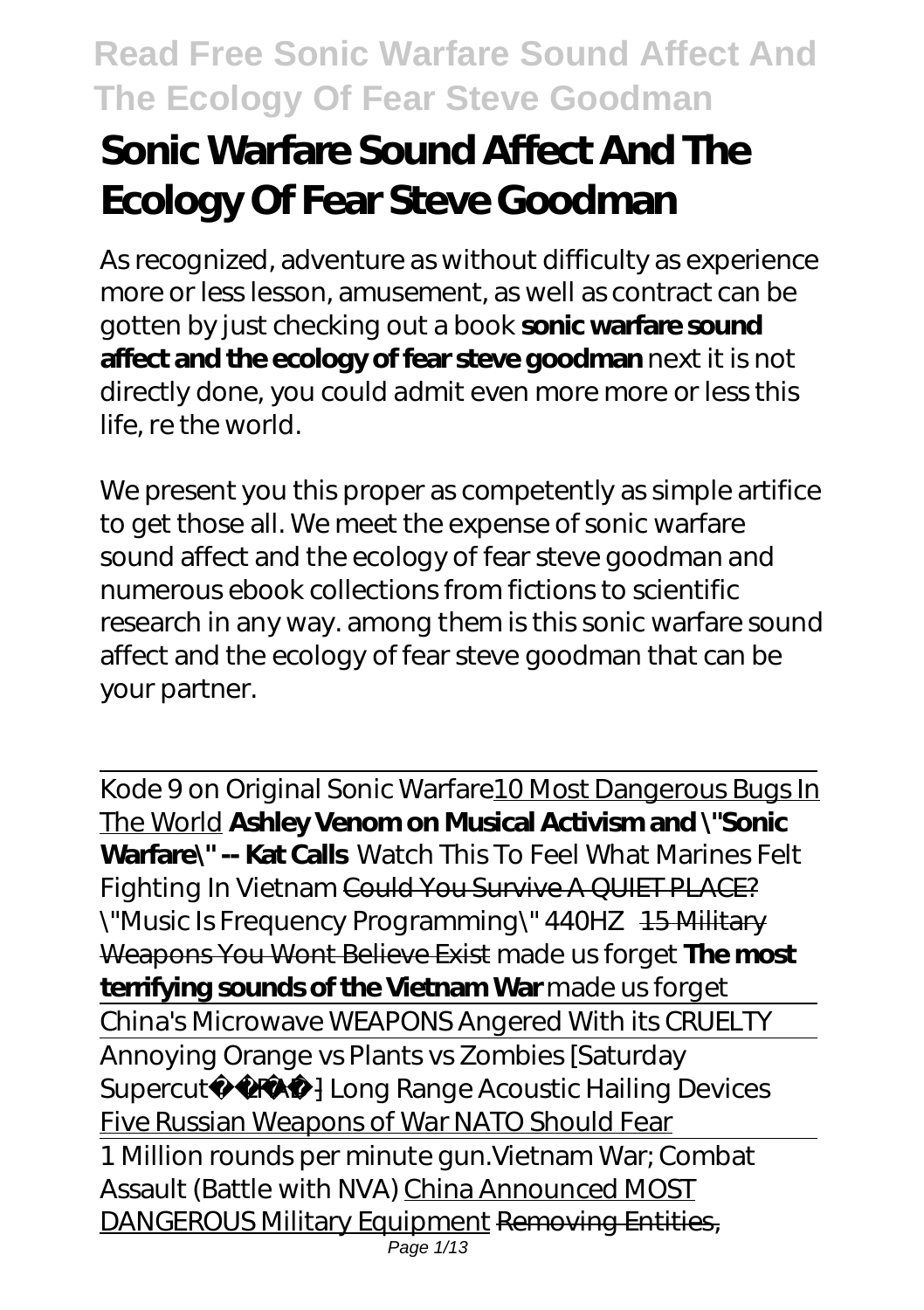Energies, Thought Forms and Energy Parasites Energetic/Frequency Meditation **Vortex Cannon! - Bang Goes the Theory Preview - BBC One** *Man Deals with PTSD After Vietnam* Metal Storm

10 Most Insane Weapons In The World The sonic boom problem - Katerina Kaouri *Cokethorpe Spark Lectures: Sonic Warfare Scientist and the Elite Try to Hide What Really Happened at CERN, Demonic Entities, Extra Dimensions ROBLOX death sound origin The Universe: Space Weapons Prepare for War (S4, E8) | Full Episode | History REMOVE BAD VIBES, EVIL SPIRITS, ENTITIES, DEMONIC REMOVAL NEGATIVE ENERGY GONE! PROGRAMMED AUDIO! What does a musket really sound like? Reenacting and Reality How to add 3rd party instruments to Kontakt* **Sonic Warfare Sound Affect And**

Games pull their audiences into extraordinary worlds made of fantasy, deeply human stories and epic challenges. As the 'gaming' demographic reaches an ever so broad spectrum of audiences all over the

#### **How music and cinematic trailers enhance games brand identity**

There are several important factors which affect the propagation of sound: geometric spreading, atmospheric effects, and surface effects. These are discussed separately below. Attenuation from a point ...

#### **SOUND PROPAGATION**

Sound can cure the sick and make the blind see. Yes, it really can. Oh, and change the taste of food too. Sonic Magic indeed ... and may even reverse the effects of Alzheimer's Disease.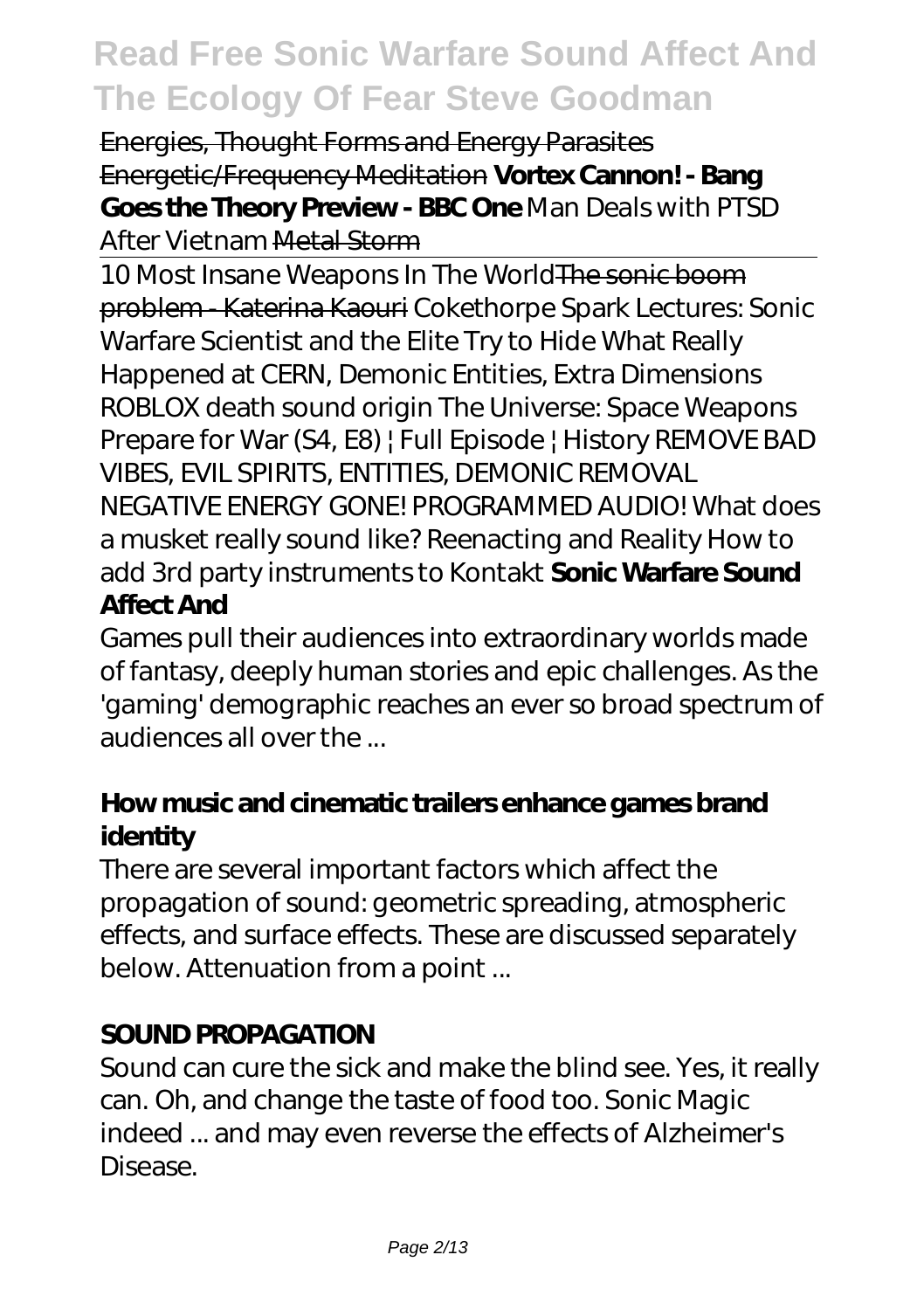#### **Sonic Magic: The Wonder and Science of Sound**

UVI tells us that Asteroid is a creative tool for developing powerful, rhythmic and evolving sequences, percussions, transitions, effects and more. They say that, with a fast and intuitive workflow, ...

#### **Cinematic Rhythm And Effect Designer**

In an ever-louder world, Gordon Hempton has spent more than 40 years speaking out about the importance of saving silence. Is the world finally ready to listen?

#### **The world's most endangered sound**

Which makes the sound of him furiously revving it absolutely nerve-shattering. Anyone who grew up with Sonic will remember this, the sound of the hedgehog's oxygen frantically running out.

#### **Gaming's Most Stress-Inducing Sound Effects**

What some thought was another quake turned out to be a sonic boom that was recorded about 9:20 a.m., according to the U.S. Geological Survey.

#### **A quake in SoCal? No — a sonic boom, seismologists say**

Dolby Atmos is seemingly everywhere. But even if you have equipment that supports 3D audio playback, what should you watch to make sure you get the most of it? You may already know that Dolby Atmos ...

#### **14 of the best Dolby Atmos movie scenes to test your home cinema sound**

Whether you have a huge speaker system or just a pair of headphones, the right audio processing technology can provide surround sound that makes your games more immersive and gives yo $\mu$  a leg up on the ...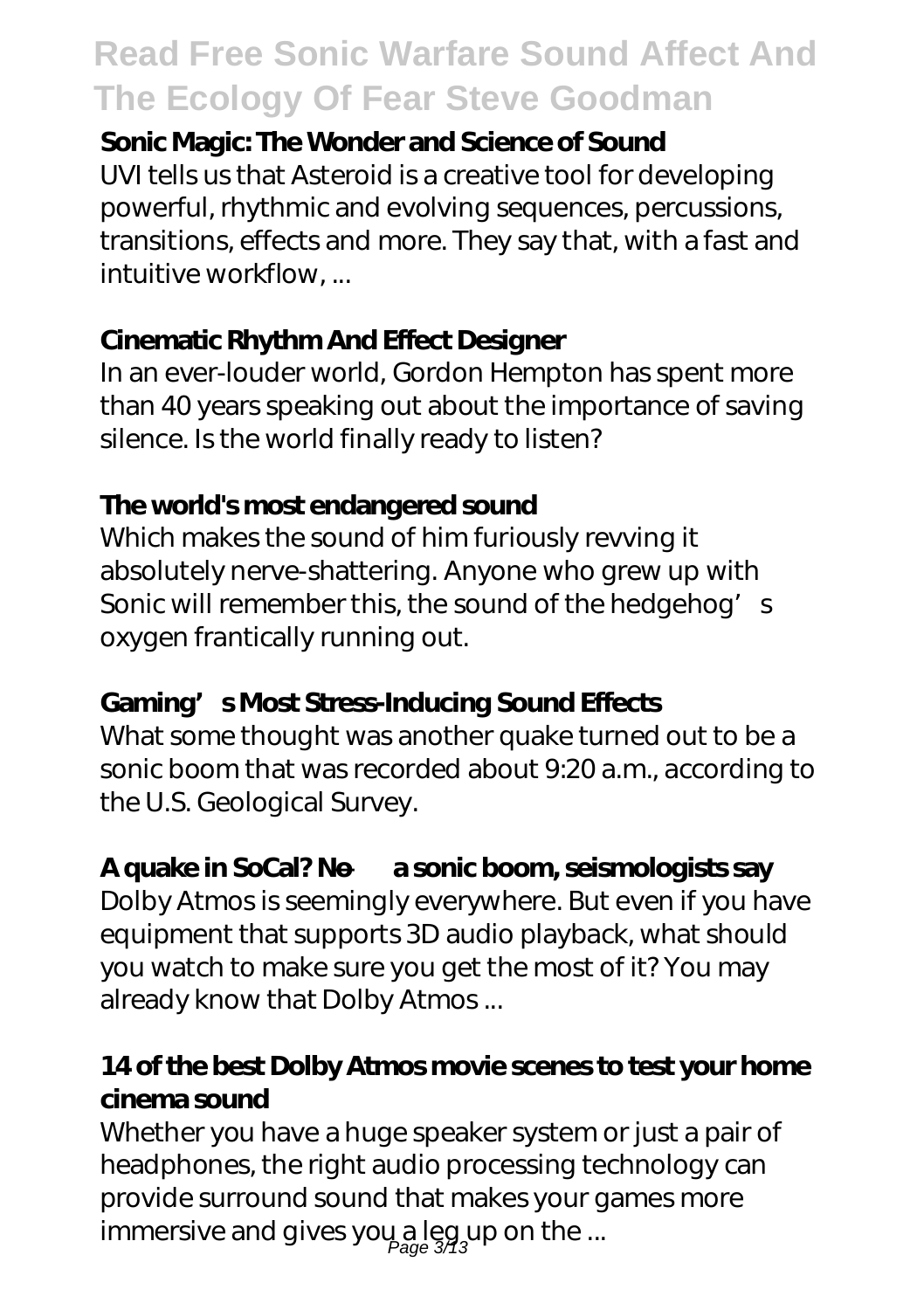#### **How to Get the Best Surround Sound for Gaming**

Custom-created by the IK team just for these pedals, X-TIME delay and X-SPACE reverb feature cutting- edge, studiograde effects algorithms. All four X-GEAR pedals share the same high-performance ...

#### **IK Multimedia Introduces Digital Effects Pedals**

Trade in coal and steel powered the European Union's formative years. Now the bloc wants to lead the world on climate responsibility, with a bumper package of proposals from expanding an emissions-tra ...

#### **How to Make Sure Climate War Doesn't Become Class Warfare**

With a huge number of channels - 11 at the front, a sub, and four at the rear - this is one highly accomplished immersive sound experience.

#### **Samsung HW-Q950A review: Ultimate home cinema immersive sound**

Thanks to the integration of the Boost Gauge (or Ring Energy Gauge on the PS3/Xbox 360, as it was called), Sonic was able to break the sound barrier ... a shockwave-like effect on screen every ...

#### **How Sonic Team made the iconic hedgehog feel like the fastest creature on the planet**

A railway operator out of options in a long battle to stop a stream of train collisions with wild animals has turned to psychological warfare ... the effects of using the Shika Sonic for a ...

### **JR East resorts to noise to prevent train collisions with** Page 4/13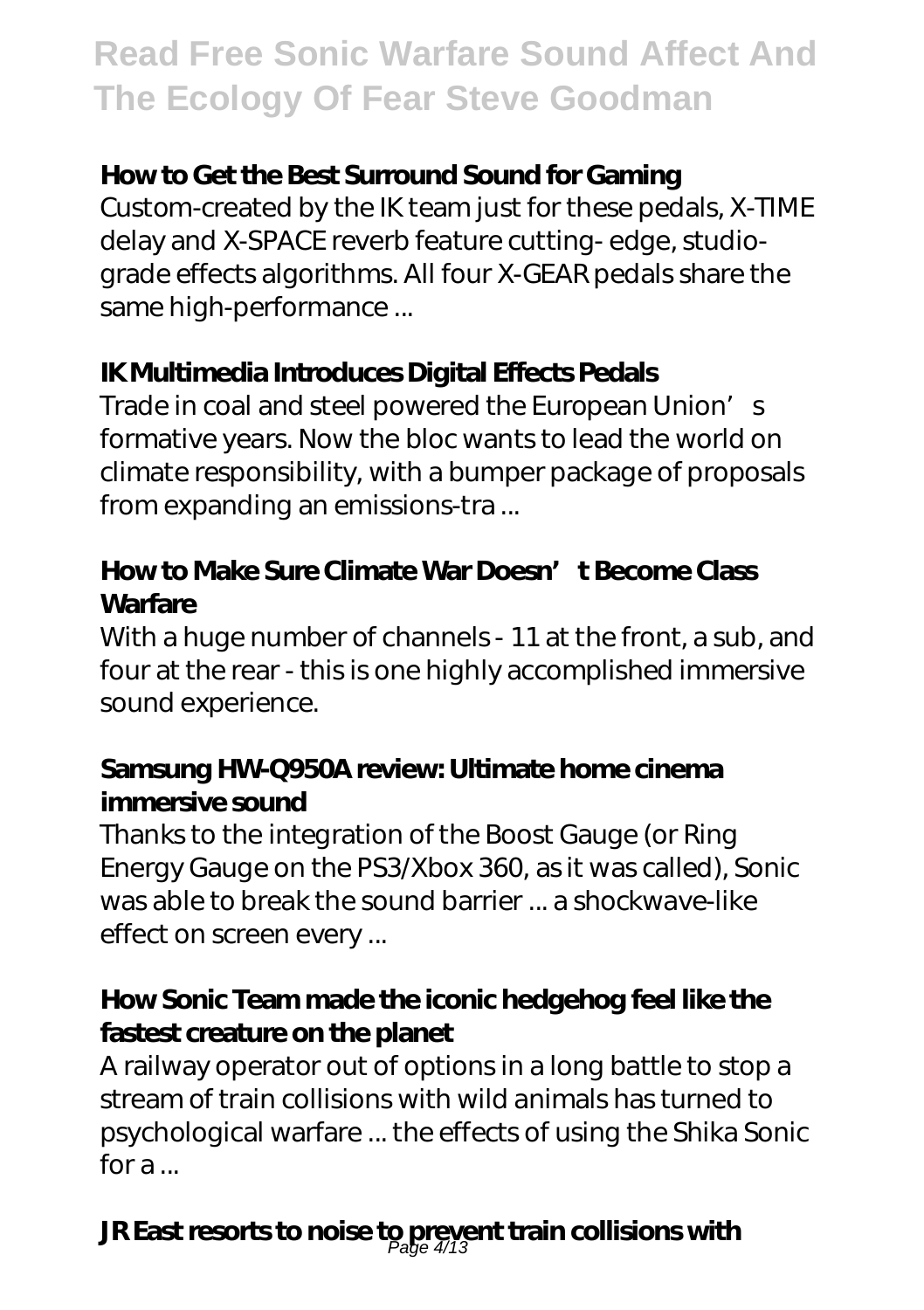#### **animals**

That' snot to say they have a similar sonic profile as there is a difference ... This is a limited but growing music library that uses Dolby Atmos mastering for a 360-degree sound effect. When paired ...

#### **Beats Studio Buds review: Affordable ANC earphones with decent sound and fast pair for both Apple and Android devices**

Namely, providing great sound while enduring unexpected introductions to pools, oceans and unseasonable rainfalls. But waterproof speakers are also well-suited to somewhere much closer to home, as I ...

#### **I turned my shower into a surround sound system — here's how**

Imagine being able to fit wireless speakers into your ceiling by simply replacing your current downlighters with new ones that offer both adjustable LED lighting and great sound. That's exactly what ...

#### **Zuma Lumisonic Are Speakers And Lights That Can Replace Existing Downlighters**

Sony has launched a crowdfunding campaign for a surprising wearable which, when worn on the wrist or hand, can alter the sound of electronic ... let musicians generate effects for electronic ...

#### **This wearable can add reverb and other effects to musical instruments**

Its project is to immerse us in the horrors of warfare, and to convey the ways ... Director Erik Nelson adds realistic wartime sound effects to the silent footage, achieving an unsettling ...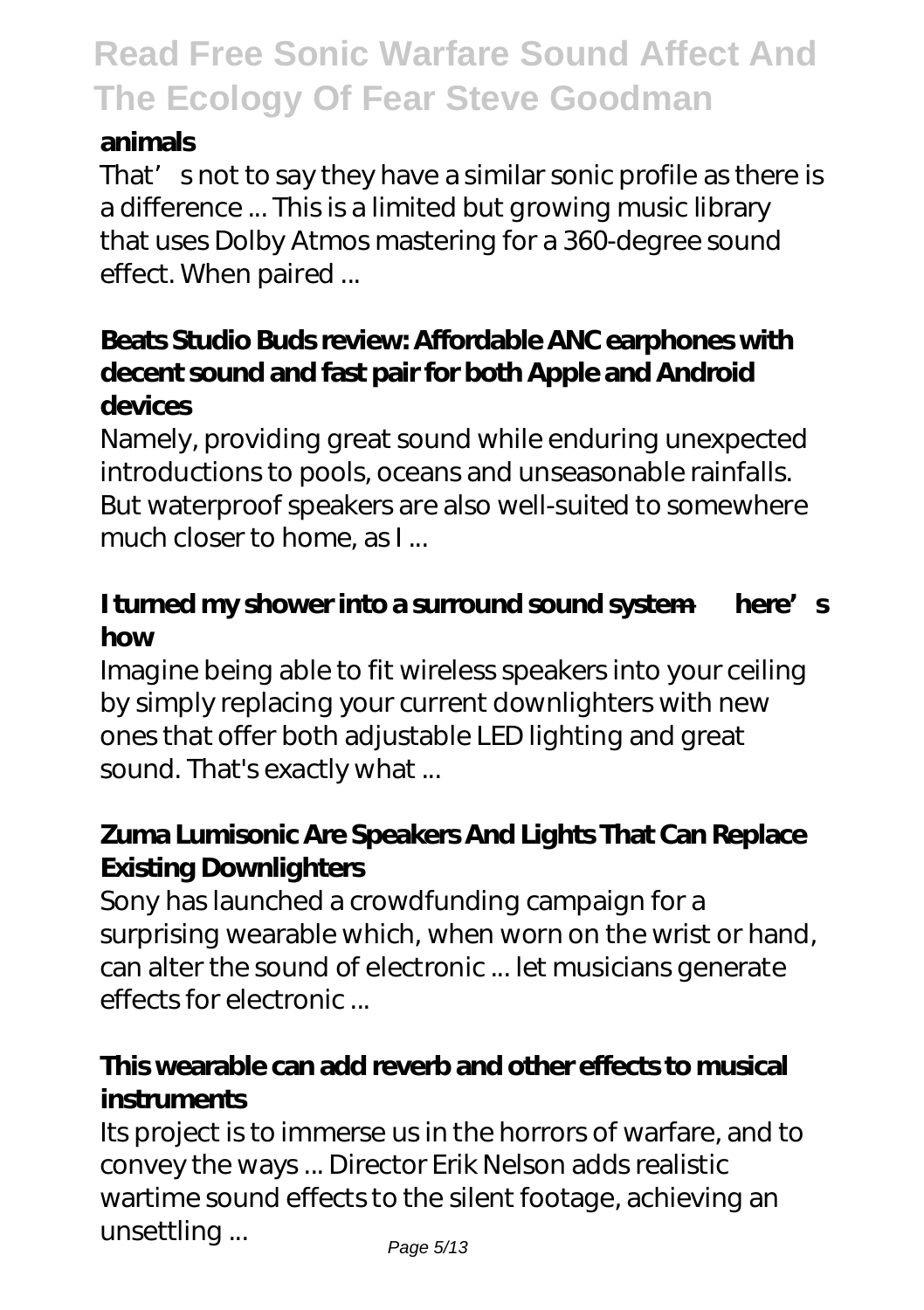An exploration of the production, transmission, and mutation of affective tonality—when sound helps produce a bad vibe. Sound can be deployed to produce discomfort, express a threat, or create an ambience of fear or dread—to produce a bad vibe. Sonic weapons of this sort include the psychoacoustic correction" aimed at Panama strongman Manuel Noriega by the U.S. Army and at the Branch Davidians in Waco by the FBI, sonic booms (or "sound bombs") over the Gaza Strip, and high-frequency rat repellants used against teenagers in malls. At the same time, artists and musicians generate intense frequencies in the search for new aesthetic experiences and new ways of mobilizing bodies in rhythm. In Sonic Warfare, Steve Goodman explores these uses of acoustic force and how they affect populations. Traversing philosophy, science, fiction, aesthetics, and popular culture, he maps a (dis)continuum of vibrational force, encompassing police and military research into acoustic means of crowd control, the corporate deployment of sonic branding, and the intense sonic encounters of sound art and music culture. Goodman concludes with speculations on the not yet heard—the concept of unsound, which relates to both the peripheries of auditory perception and the unactualized nexus of rhythms and frequencies within audible bandwidths.

An exploration of the production, transmission, and mutation of affective tonality—when sound helps produce a bad vibe. Sound can be deployed to produce discomfort, express a threat, or create an ambience of fear or dread—to produce a bad vibe. Sonic weapons of this sort include the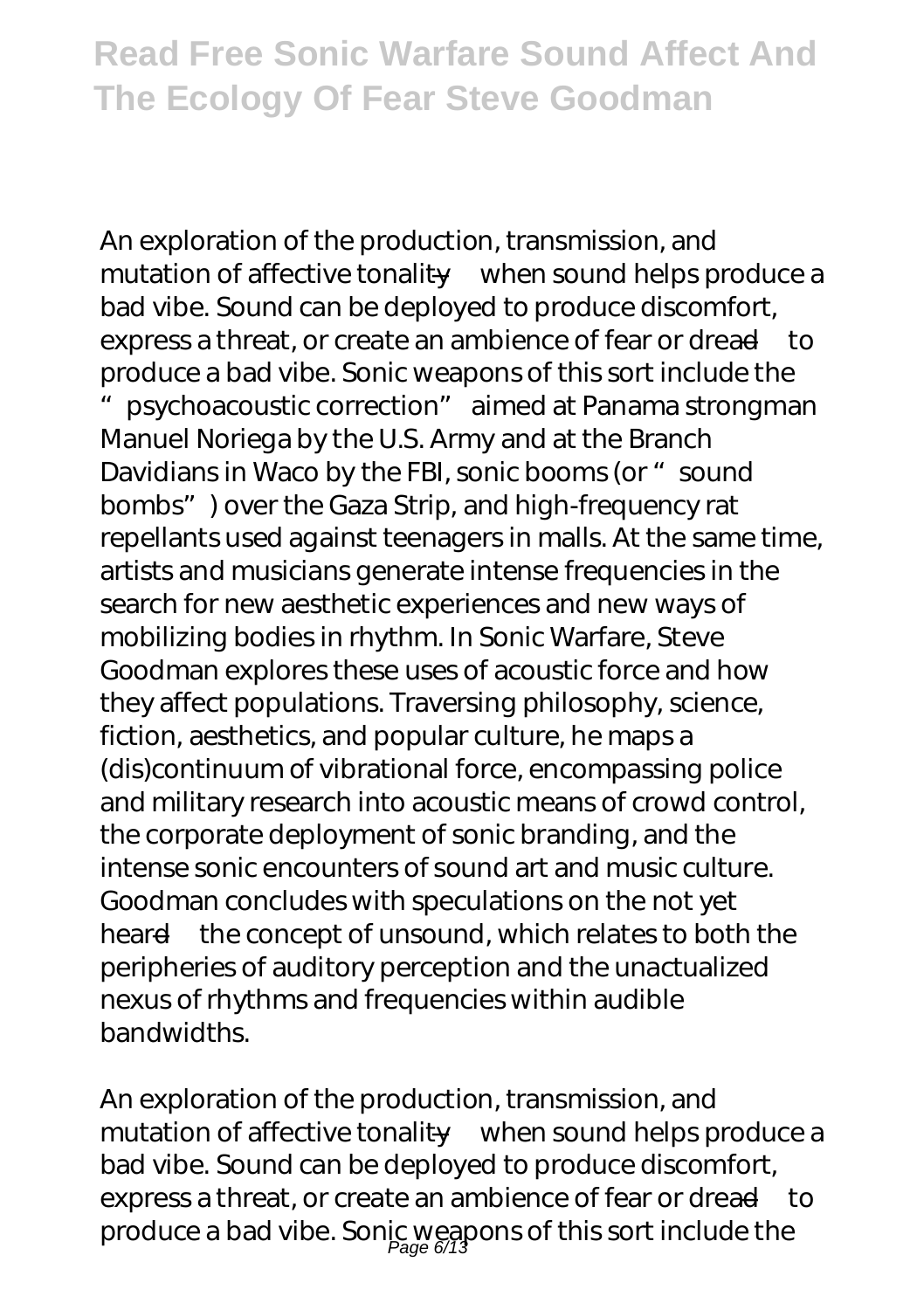"psychoacoustic correction" aimed at Panama strongman Manuel Noriega by the U.S. Army and at the Branch Davidians in Waco by the FBI, sonic booms (or "sound bombs") over the Gaza Strip, and high-frequency rat repellants used against teenagers in malls. At the same time, artists and musicians generate intense frequencies in the search for new aesthetic experiences and new ways of mobilizing bodies in rhythm. In Sonic Warfare, Steve Goodman explores these uses of acoustic force and how they affect populations. Traversing philosophy, science, fiction, aesthetics, and popular culture, he maps a (dis)continuum of vibrational force, encompassing police and military research into acoustic means of crowd control, the corporate deployment of sonic branding, and the intense sonic encounters of sound art and music culture. Goodman concludes with speculations on the not yet heard—the concept of unsound, which relates to both the peripheries of auditory perception and the unactualized nexus of rhythms and frequencies within audible bandwidths.

Noise weapons, sound to produce discomfort, acoustic force, new aesthetic experiences and new ways of mobilizing bodies in rhythm.

Tracing the the potential of sound, infrasound, and ultrasound to access anomalous zones of transmission between the realms of the living and the dead. For as long as recording and communications technologies have existed, operators have evoked the potential of sound, infrasound, and ultrasound to access anomalous zones of transmission between the realms of the living and the dead. In Unsound:Undead, contributors from a variety of disciplines chart these undead zones, mapping out a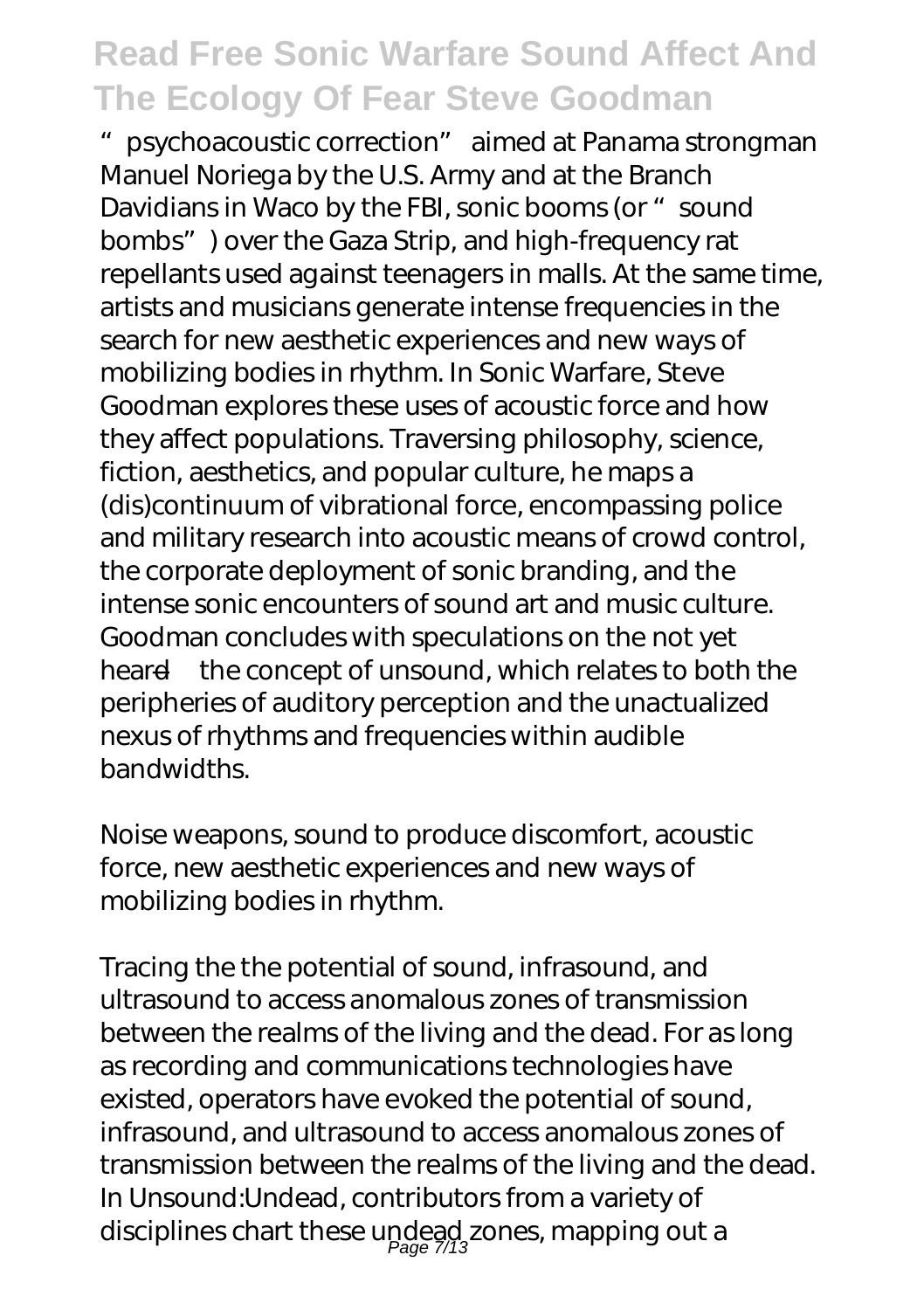nonlinear timeline populated by sonic events stretching from the 8th century BC (the song of the Sirens), to 2013 (acoustic levitation), with a speculative extension into 2057 (the emergence of holographic and holosonic phenomena). For the past seven years the AUDINT group has been researching peripheral sonic perception (unsound) and the ways in which frequencies are utilized to modulate our understanding of presence/non-presence, entertainment/torture, and ultimately life/death. Concurrently, themes of hauntology have inflected the musical zeitgeist, resonating with the notion of a general cultural malaise and a reinvestment in traces of lost futures inhabiting the present. This undead culture has already spawned a Lazarus economy in which Tupac, ODB, and Eazy-E are digitally revivified as laser-lit holograms. The obscure otherworldly dimensions of sound have also been explored in the sonic fictions produced by the likes of Drexciya, Sun Ra, and Underground Resistance, where hauntology is virtually extended: the future appears in the cracks of the present. The contributions to this volume reveal how the sonic nurtures new dimensions in which the real and the imagined (fictional, hyperstitional, speculative) bleed into one another, where actual sonic events collide with spatiotemporal anomalies and time-travelling entities, and where the unsound serves to summon the undead. Contributors Lawrence Abu Hamdan, Lendl Barcelos, Charlie Blake, Lisa Blanning, Brooker Buckingham, Al Cameron, Erik Davis, Kodwo Eshun, Matthew Fuller, Kristen Gallerneaux, Lee Gamble, Agnès Gayraud, Steve Goodman, Anna Greenspan, Olga Gurionova, S. Ayesha Hameed, Tim Hecker, Julian Henriques, Toby Heys, Eleni Ikoniadou, Amy Ireland, Nicola Masciandaro, Ramona Naddaff, Anthony Nine, The Occulture, Luciana Parisi, Alina Popa, Paul Purgas, Georgina Rochefort, Steven Shaviro, Jonathan Sterne, Jenna Sutela,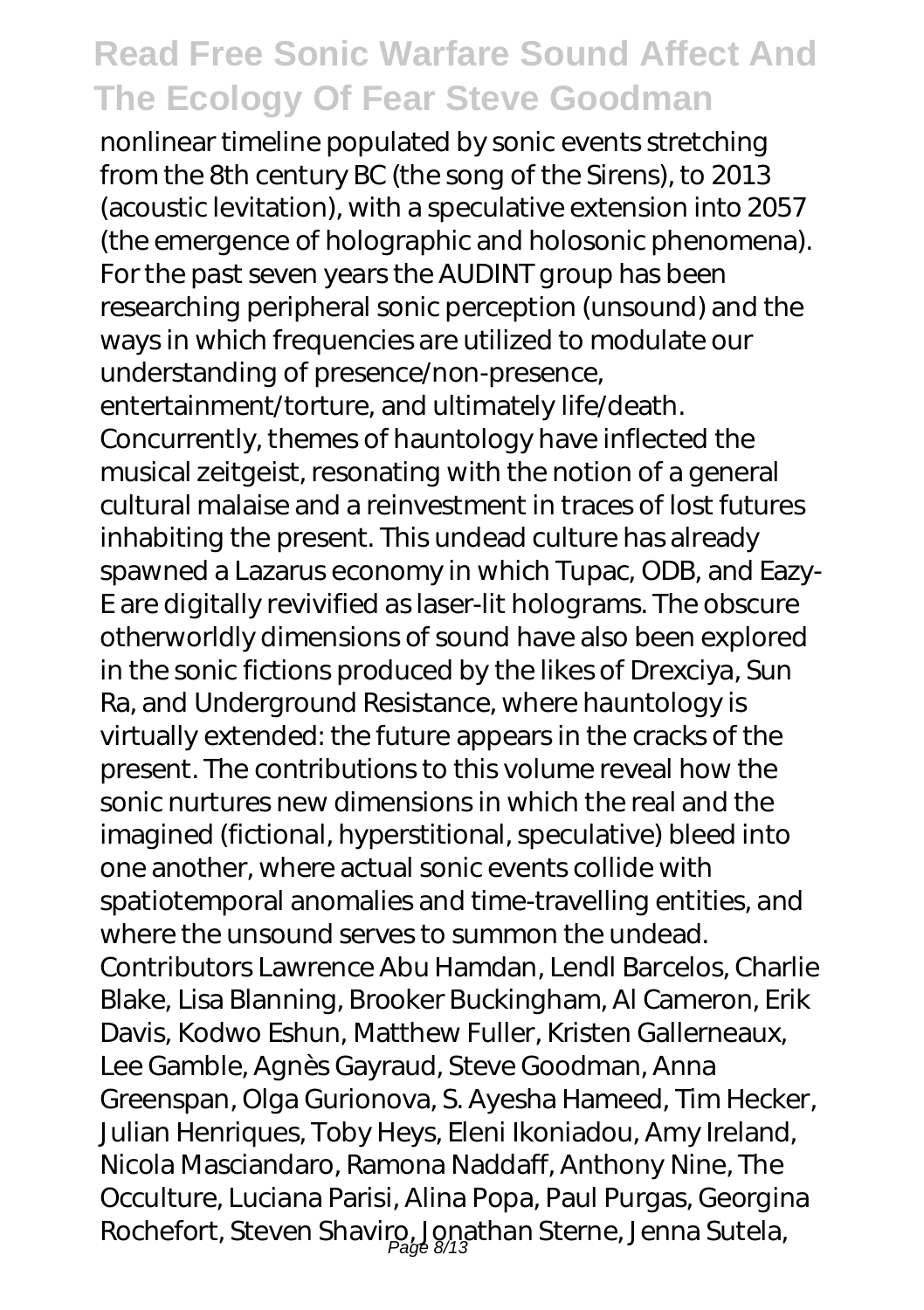Eugene Thacker, Dave Tompkins, Shelley Trower, and Souzana Zamfe.

To witness war is, in large part, to hear it. And to survive it is, among other things, to have listened to it--and to have listened through it. Listening to War: Sound, Music, Trauma, and Survival in Wartime Iraq is a groundbreaking study of the centrality of listening to the experience of modern warfare. Based on years of ethnographic interviews with U.S. military service members and Iraqi civilians, as well as on direct observations of wartime Iraq, author J. Martin Daughtry reveals how these populations learned to extract valuable information from the ambient soundscape while struggling with the deleterious effects that it produced in their ears, throughout their bodies, and in their psyches. Daughtry examines the dual-edged nature of sound--its potency as a source of information and a source of trauma--within a sophisticated conceptual frame that highlights the affective power of sound and the vulnerability and agency of individual auditors. By theorizing violence through the prism of sound and sound through the prism of violence, Daughtry provides a productive new vantage point for examining these strangely conjoined phenomena. Two chapters dedicated to wartime music in Iraqi and U.S. military contexts show how music was both an important instrument of the military campaign and the victim of a multitude of violent acts throughout the war. A landmark work within the study of conflict, sound studies, and ethnomusicology, Listening to War will expand your understanding of the experience of armed violence, and the experience of sound more generally. At the same time, it provides a discrete window into the lives of individual Iraqis and Americans struggling to orient themselves within the fog of war.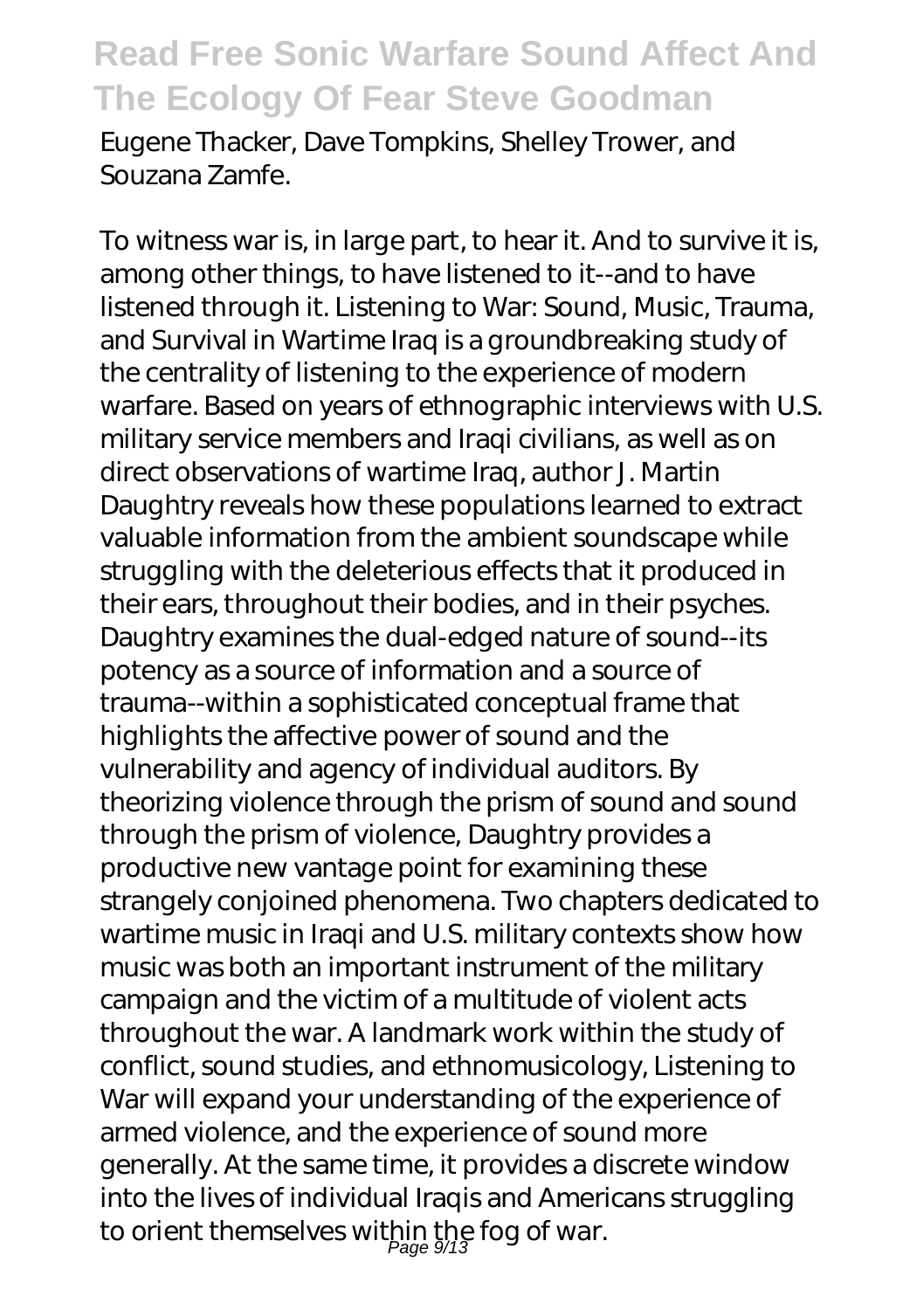A timely exploration of whether sound and listening can be the basis of political change. In a world dominated by the visual, could contemporary resistances be auditory? This timely and important book from Goldsmiths Press highlights sound's invisible, disruptive, and affective qualities and asks whether the unseen nature of sound can support a political transformation. In Sonic Agency, Brandon LaBelle sets out to engage contemporary social and political crises by way of sonic thought and imagination. He divides sound's functions into four figures of resistance—the invisible, the overheard, the itinerant, and the weak—and argues for their role in creating alternative "unlikely publics" in which to foster mutuality and dissent. He highlights existing sonic cultures and social initiatives that utilize or deploy sound and listening to address conflict, and points to their work as models for a wider movement. He considers issues of disappearance and hidden culture, nonviolence and noise, creole poetics, and networked life, aiming to unsettle traditional notions of the " space of appearance" as the condition for political action and survival. By examining the experience of listening and being heard, LaBelle illuminates a path from the fringes toward hope, citizenship, and vibrancy. In a current climate that has left many feeling they have lost their voices, it may be sound itself that restores it to them.

Hearing History is a long-needed introduction to the basic tenets of what is variously termed historical acoustemology, auditory culture, or aural history. Gathering twenty-one of the fields most important writings, this volume will deepen and broaden our understanding of changing perceptions of sound and hearing and the ongoing education of our senses. The essays stimulate thinking on key questions: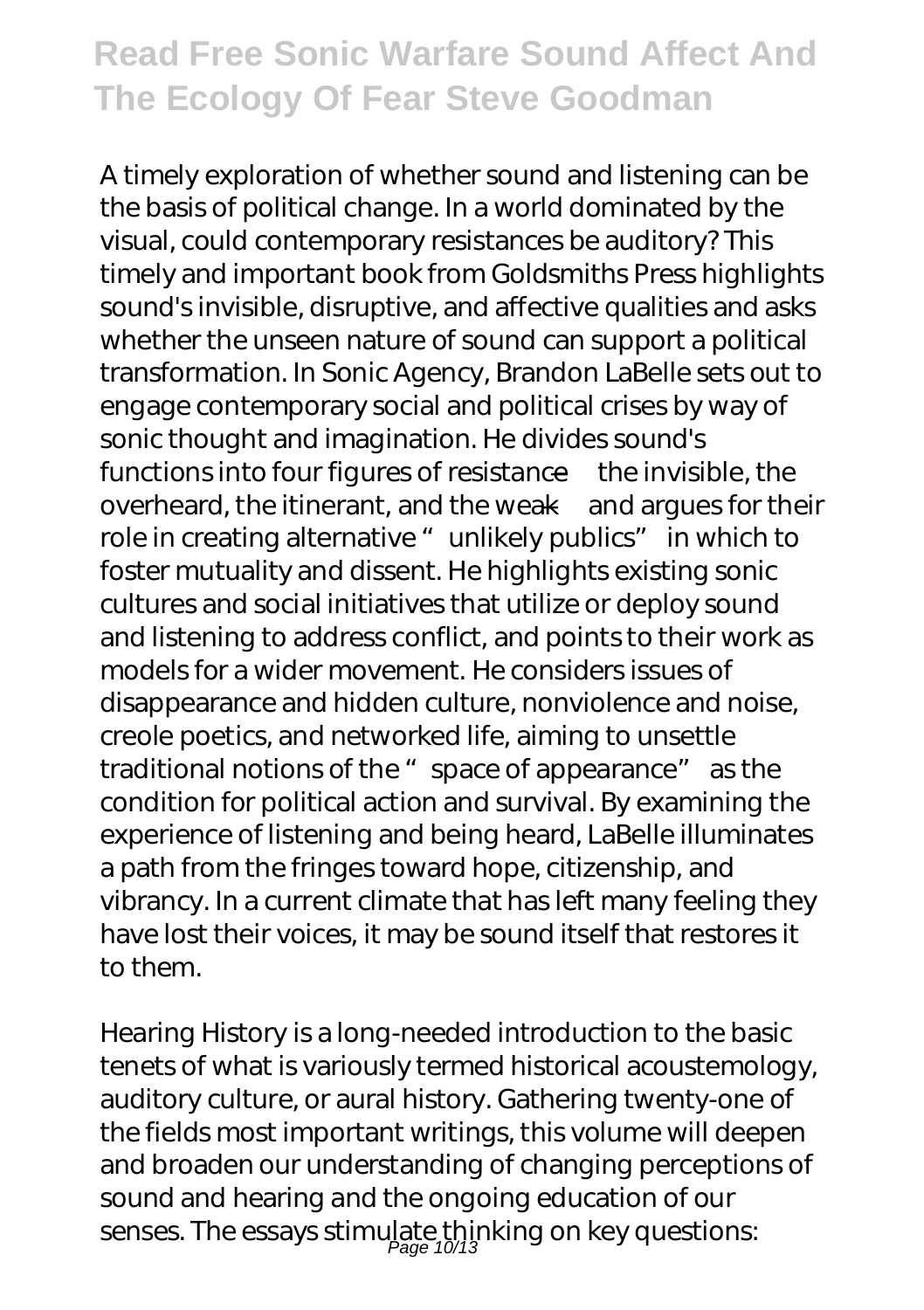What is aural history? Why has vision tended to triumph over hearing in historical accounts? How might we begin to reclaim the sounds of the past? With theoretical and practical essays on the history of sound and hearing in Europe and the United States, the book draws on historical approaches ranging from empiricism to postmodernism. Some essays show the historian of technology at work, others highlight how With theoretical and practical essays on the history of sound and hearing in Europe and the United States, the book draws on historical approaches ranging from empiricism to postmodernism. Some essays show the historian of technology at work, others highlight how military, social, intellectual, and cultural historians have tackled historical acoustemologies. Investigating soundscapes that include a Puritan meetinghouse in colonial New England, the belfries of a French village at the close of the Old Regime, the court hall of Elizabeth I, and a Civil War battlefield, the essays vary just as widely in their topics, which include noise as a marker of social and cultural differences, the privileging of music as the sound of art, the persistence of Aristotelian ideas of sound into the seventeenth century, developments in sound related to medical practice, the advent of sound-recording technology, and noise pollution.

The reggae sound system has exerted a major influence on music and popular culture. Out on the streets of inner city Kingston, Jamaica, every night, sound systems stage dancehall sessions for the crowd to share the immediate, intensive and immersive visceral pleasures of sonic dominance. Sonic Bodies concentrates on the skilled performance of the crewmembers responsible for this signature sound of Jamaican music: the audio engineers designing, building and fine-tuning the hugely powerful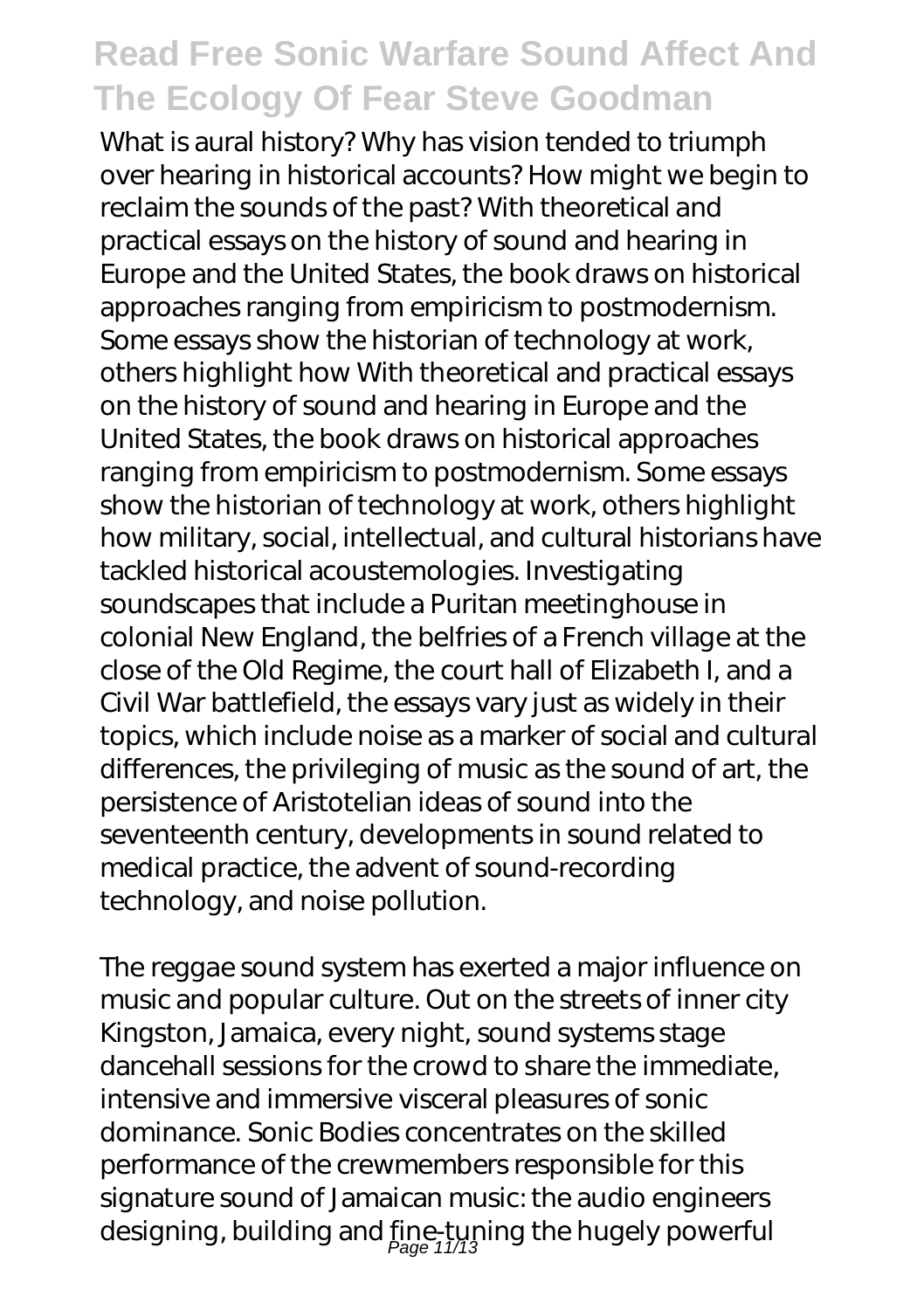"sets" of equipment; the selectors choosing the music tracks to play; and MCs(DJs) on the mic hyping up the crowd. Julian Henriques proposes that these dancehall "vibes" are taken literally as the periodic motion of vibrations. He offers an analysis of how a sound system operates - at auditory, corporeal and sociocultural frequencies. Sonic Bodies formulates a fascinating critique of visual dominance and the dualities inherent in ideas of image, text or discourse. This innovative book questions the assumptions that reason resides only in a disembodied mind, that communication is an exchange of information, and that meaning is only ever representation.

In the last few decades, new technologies have brought composers and listeners to the brink of an era of limitless musical possibility. They stand before a vast ocean of creative potential, in which any sounds imaginable can be synthesised and pieced together into radical new styles and forms of music-making. But are musicians taking advantage of this potential? How could we go about creating and listening to new music, and why should we? Bringing the ideas of twentieth-century avant-garde composers Arnold Schoenberg and John Cage to their ultimate conclusion, Infinite Music proposes a system for imagining music based on its capacity for variation, redefining musical modernism and music itself in the process. It reveals the restrictive categories traditionally imposed on music-making, replaces them with a new vocabulary and offers new approaches to organising musical creativity. By detailing not just how music is composed but crucially how it's perceived, Infinite Music maps the future of music and the many paths towards it.